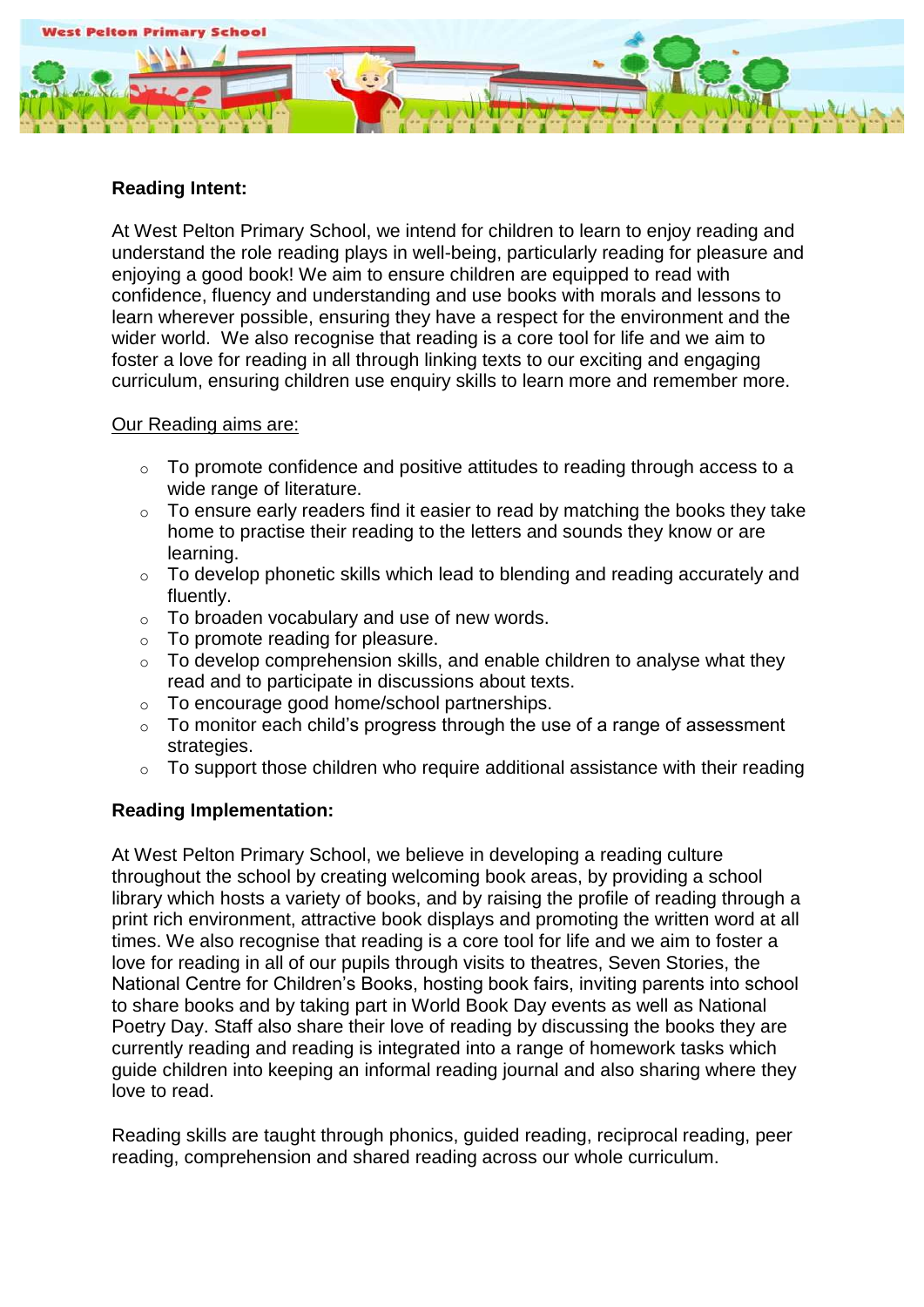Core reading books in each classroom are chosen using the Centre for Literacy in Primary Education (CLPE) programme. The Power of Reading is CLPE's proven programme that supports your school to develop a high-quality literacy curriculum which fosters a whole school love of reading and writing.

The Power of Reading puts quality children's literature at the heart of literacy learning and is built on years of research and best practice. The programme develops teacher subject knowledge and supports your school to raise engagement and attainment in language, vocabulary, reading and writing and meet all the requirements of the National Curriculum.

Identified children in Key Stage 2 are joining a Reciprocal Reader intervention programme over the next 2 years. Reciprocal Reading is a structured, discussionbased approach to the teaching of reading comprehension It aims to develop children's understanding of a text and teach them important strategies for making sense of what they read. These strategies – predicting, clarifying, questioning and summarising – are used repeatedly on small sections of the text, to deal with any comprehension difficulties as they emerge. Through repeated use of the strategies, readers become more confident in dealing with misunderstandings and start to apply the strategies to their own independent reading.

# **Foundation Stage and Key Stage 1**

Through reading, pupils are introduced to new vocabulary that can then be used in their own writing and speech. We foster our love of reading through providing a rich environment which stimulates and encourages children's reading. We believe in engaging all pupils and have a variety of resources in each class including puppets, small world, role play resources and books to develop different interests of the children. From the Foundation Stage and into Key Stage 1 pupils will enjoy a range of texts allowing them to build up knowledge of rhythm, rhyme and pattern in language.

#### **Phonics**

The teaching of phonics is an integral part of the curriculum in both the Foundation Stage and Key Stage 1 classrooms. We use the Twinkl Phonics programme, validated by the Department for Education.

This:-

- $\circ$  is delivered to the whole class
- o combines continuous and reactive assessment
- $\circ$  provides robust intervention including immediate, in the lesson intervention
- $\circ$  is rigorous and engaging
- o aligns with our decodable books (including those from Oxford University Press)
- o provides whole school training